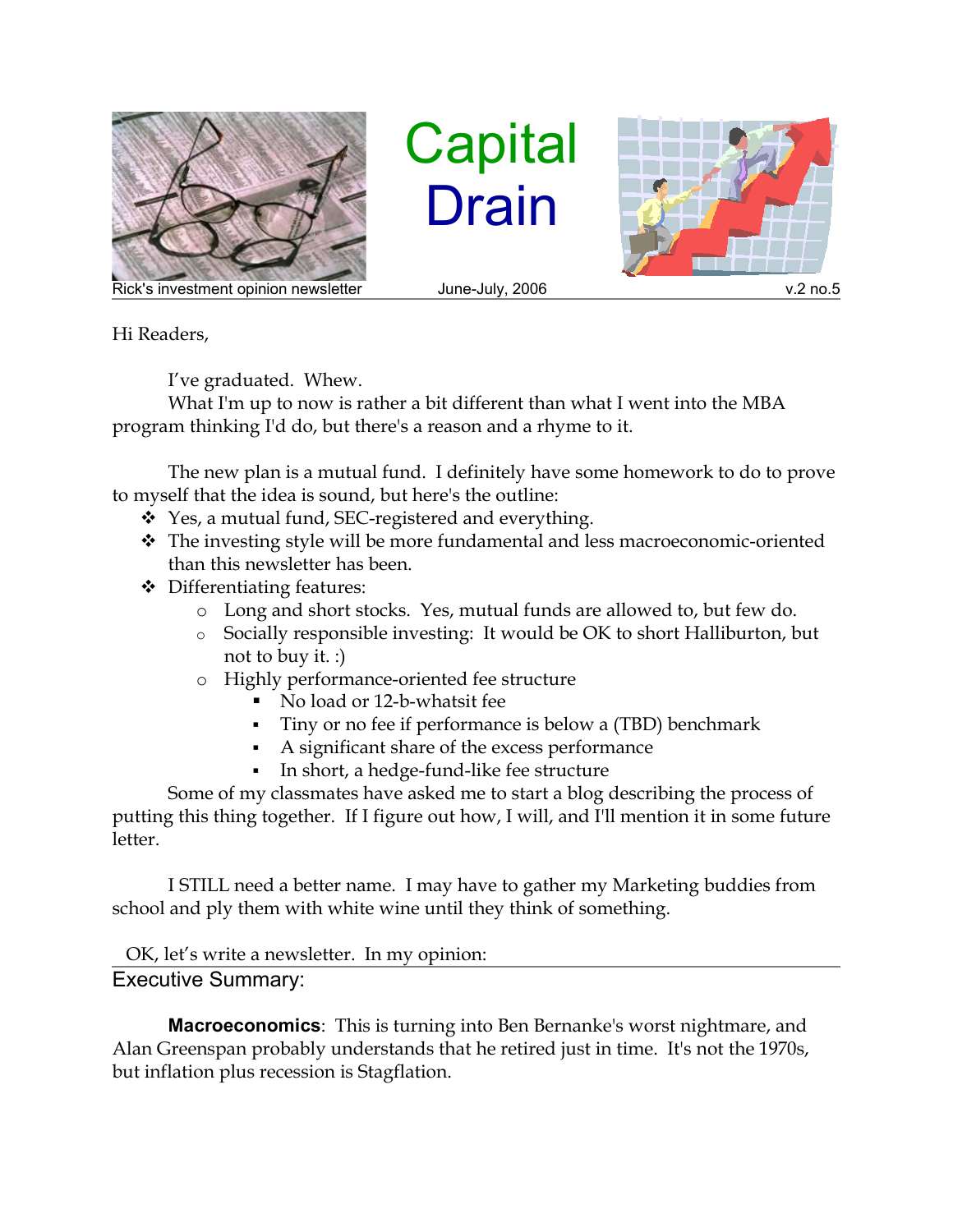**The Dollar**: The markets have had their little fainting spell. The dollar has resumed falling, gold has resumed rising.

**Oil and Politics**: It's as if Bush is double-dog-daring the world to drive the price of oil above \$100/bbl. There are many countries that could, and a rising chance that one will.

As before, I think everyone is best off with a **broad diversification** that includes at least **3/4 overseas** assets (easily purchased via US mutual funds), reflecting the distribution of world economic activity.

These are **not the best of times**, so investors need to be in the best of securities: stick to value, to safety, to short maturities (for debt), and call me to chat if you're concerned about anything you're holding.

Above all, avoid the investments that are at all-time extreme valuations: junk bonds, developing-country bonds, and headlinegrabbing high-PE stocks such as Amazon, Google, Whole Foods, or Taser.

Sure, Google is doing great. So was WebVan once upon a time. Google's a pretty good company, but at the current price you could only buy based on the Greater Fool Theory: "Sure, I paid too much, but I'll find a Greater Fool to whom I can sell it for even more!"

The Details:

For most of the past 30 years we've been used to the standard **economic cycle**: a boom builds, inflation rises, the Fed raises interest rates, there's a slowdown or recession, inflation falls, the Fed lowers rates, repeat. The Fed would like to be able to fine-tune better so that the peak-trough height of the cycle is smaller, but basically everyone is pretty comfortable with the way it works.

What would happen, though, if the cause of the inflation didn't respond well to rises in US short-term interest rates? Suddenly, the Fed is uncomfortable.

At the moment, there are two big things feeding inflation:

- Lots of excess liquidity (excess borrowed cash available) from years of interest rates having been held too low in the US and in Japan. This allows those who have the cash to bid more for scarce resources like land, metals, or energy.
- Oil, a crucial input to our modern way of life, doubling and re-doubling in recent years, raising the cost of making and transporting everything else.

The first of those reasons is like the "classical" inflation. Raise rates for a while, and the excess liquidity will be decreased. Less cash means less upward pressure on prices.

The second reason, however, is more like the '70s oil-induced inflation. US interest rates won't lower the price of oil unless the rates are raised long and hard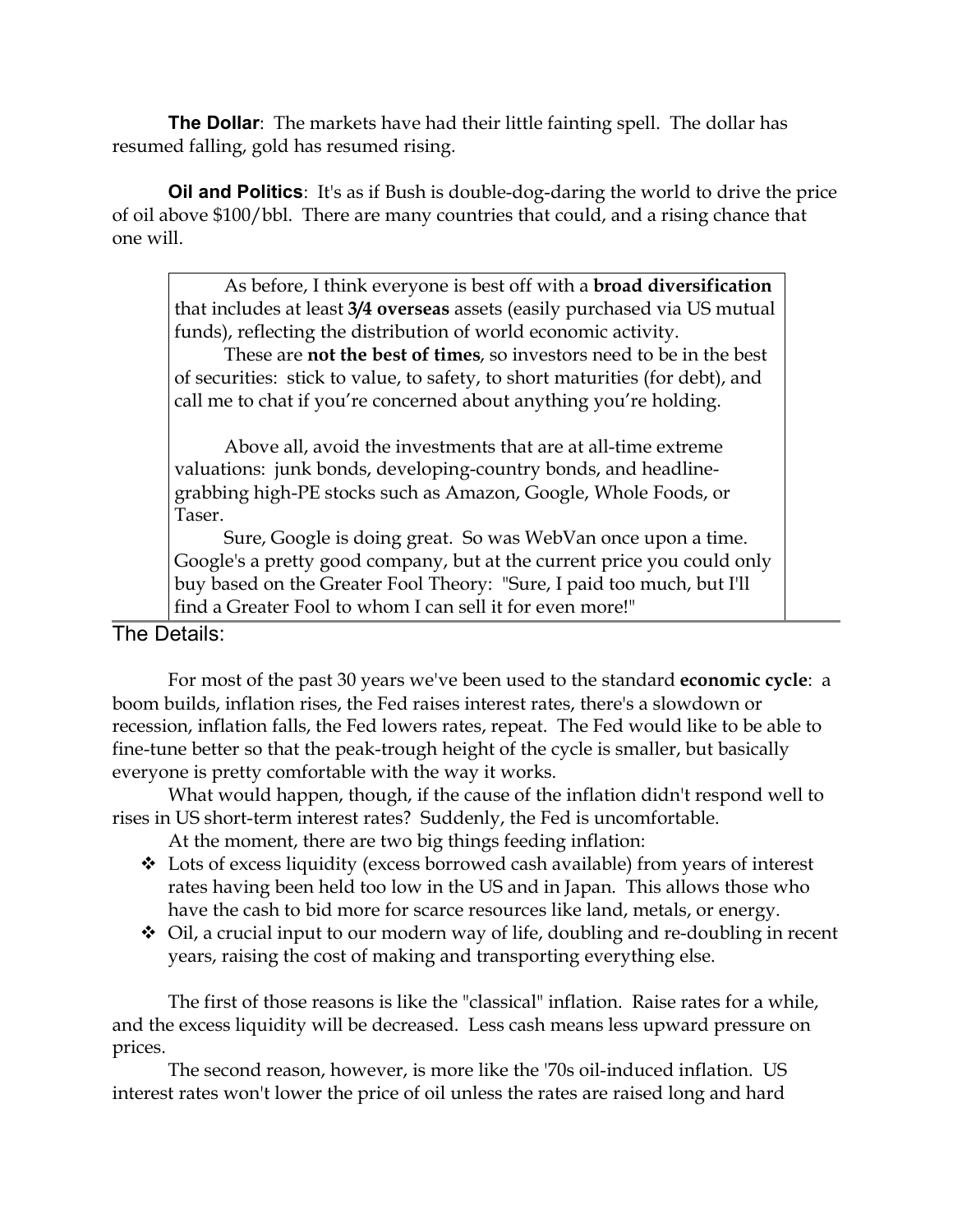enough to cause a significant worldwide recession, significant enough to substantially decrease world appetite for oil.

Whichever Fed Chairman has to solve that second inflation problem will be extremely unpopular at the time, just as Paul Volker was in the early 1980s. That history remembers Volker as brave and strong did not make it easier for him while he was doing the difficult work.

Ben Bernanke would very much prefer not to have to do that work, but he may have to (or be remembered as neither brave nor strong nor bright.)

Alan Greenspan helped create half the problem (the liquidity part) but won't have to be the bad guy who cleans it up.

Paul Volker has retired, but is doubtless available for advice.

Note, if we do have a really big, bad recession, then stocks will suffer, not just in the US, but worldwide. Why worldwide? Because the US has become the favorite target importer for all the countries that want to develop by exporting. If the US consumer stops buying, everyone will have to stop selling.

Meanwhile, everything I've been harping on about the **dollar** is still true. I could say it again, but instead if you want a recap you can read some of the previous issues of this letter. In summary, it will fall, or continue to fall. Just recently the dollar has slipped below 8 Chinese Yuan for the first time.

If stocks are suffering everywhere, and the dollar is falling, what's left for an investor? Foreign government bonds are pretty attractive now. Stick to the bonds of the big old boring countries with big old boring economies.

**Oil.** Have I mentioned that I question the President's sanity? Yes?

I could almost believe that W has made a list of the big oil exporting nations and asked his staff to develop plans to make 2/3 or more of those nations mad at us.

The President's Press Secretary would counter that 2/3 or more of oil-exporting nations are mad at us because of a coincidence, or because of Liberals or the UN or gay marriage or the EPA. OK. Whatever.

The point is that there's only about 2-3% excess in the entire world in capacity to pump oil each day. That is, if everyone cooperates, they could pump about 2-3% more oil than everyone consumes.

There are several, actually many, countries which are mad at us and which pump more than 3% of the world's oil output each day. If any one of them decides that it's mad as hell and it's not going to take it any more, and stops pumping oil, then... there won't be enough oil each day. The price of oil will skyrocket. The Strategic Reserves are not big enough to make up for several percent of missing capacity.